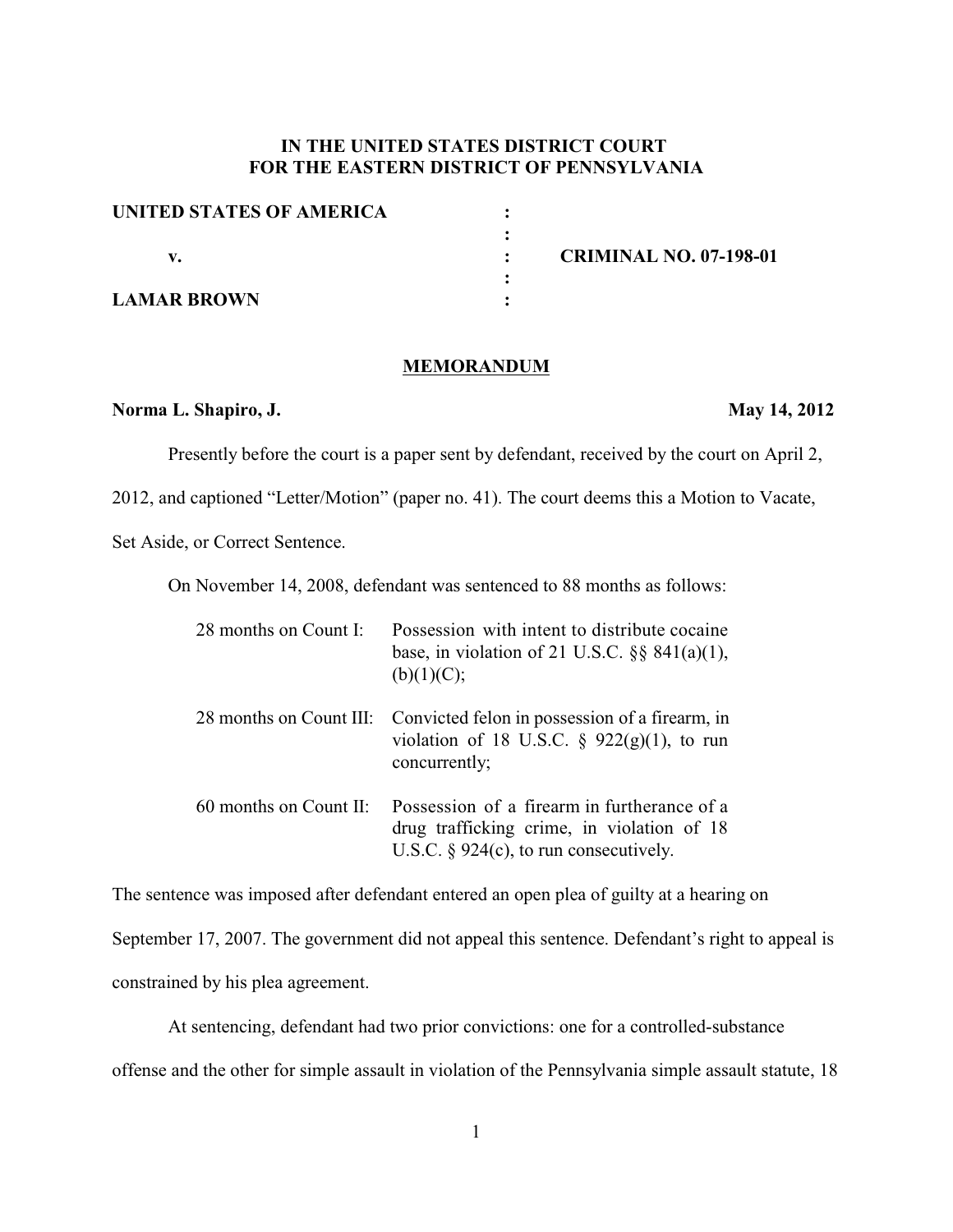Pa. Cons. Stat. § 2701. Defendant argues the presentence report calculates his sentence as a career offender, $<sup>1</sup>$  which would raise his offense level to 32, place him in criminal history category</sup> VI, and make his sentence under the United States Sentencing Guidelines ("U.S.S.G.") 262 to 327 months. *See* U.S.S.G. § 4B1.1(c)(3) (with 3-level reduction); Order (paper no. 40) at 1. Were he not a career offender, his offense level would be 24, minus 2 for acceptance of responsibility under U.S.S.G.  $\S 3E1.1(a)$ , minus 1 for the government motion for an additional 1-level reduction under U.S.S.G. § 3E1.1(b), and his criminal history III, making his sentence under the Sentencing Guidelines 46 to 57 months, plus 60 consecutive months on Count II.

Although defendant met the criteria for a career offender under the Sentencing Guidelines, the court sentenced him as if he were *not* a career offender because, as the court stated on the record, it found that the Sentencing Guidelines overstated his criminal history:

> [Y]ou meet the test for a career offender under the guidelines. But I've made clear that I don't think you're a career offender. You're not a hardened criminal yet and I hope you never become one. So, I'm going to sentence you, as the law allows me, under [*United States v. Booker*, 543 U.S. 220, 125 S. Ct. 738, 160 L. Ed. 2d 621 (2005)], as if you hadn't been a career offender.

Sentencing Hr'g Tr. (paper no. 37) at 21:13–19. The court sentenced him to 28 months, with 18 months credit for time served, on Counts I and III to run concurrently, and a mandatory consecutive sentence of 60 months on Count II.

 $<sup>1</sup>$  Section 4B1.1 of the United States Sentencing Guidelines provides:</sup> A defendant is a career offender if (1) the defendant was at least eighteen years old at the time the defendant committed the instant offense of conviction; (2) the instant offense of conviction is a felony that is either a crime of violence or a controlled substance offense; and (3) the defendant has at least two prior felony convictions of either a crime of violence or a controlled substance offense.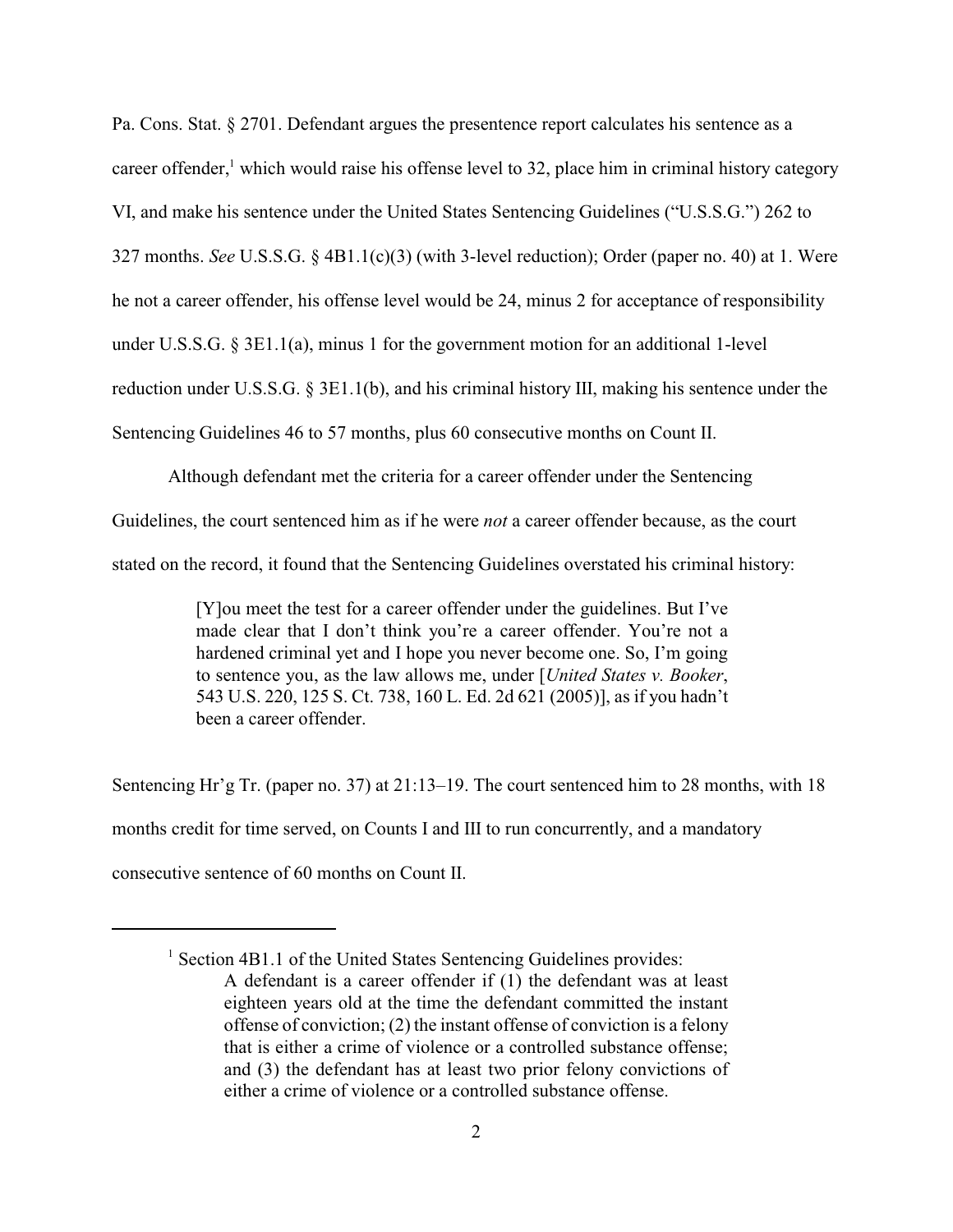Defendant bases his motion on *Begay v. United States*, 553 U.S. 137, 128 S. Ct. 1581,

170 L. Ed. 2d 490 (2008), decided on April 16, 2008, prior to the November 14, 2008 hearing. In *Begay*, the appellant had three prior felony convictions for driving under the influence of alcohol ("DUI") and had pled guilty to an unrelated federal crime. The federal trial court found DUI to be a "violent felony" as defined by the Armed Career Criminal Act and imposed a sentence reflecting a mandatory minimum prison term of 15 years. The Supreme Court, reversing in relevant part the judgment of the Court of Appeals for the Tenth Circuit and remanding for further proceedings, held DUI is not a violent felony under the Act because, unlike the examples listed in the Act, DUI does not typically involve purposeful, violent, and aggressive conduct. *Id.* at 145.

In *United States v. Johnson*, 587 F.3d 203 (3d Cir. 2009), the appellant, James Henry Johnson, had a prior conviction for simple assault and had pled guilty to one count of unlawful possession of a firearm by a person previously convicted of a felony. The prior conviction for simple assault arose under the Pennsylvania simple assault statute, criminalizing attempts to cause bodily injury to another intentionally, knowingly, or recklessly. *See* 18 Pa. Cons. Stat.  $\S 2701(a)(1)$ . The trial court had found simple assault to be a "crime of violence" under the Sentencing Guidelines but failed to distinguish whether Johnson pled guilty to an intentional, knowing, or reckless violation of the statute. The Court of Appeals held an intentional or knowing violation of the statute qualified as a crime of violence under the Sentencing Guidelines but did not decide whether a reckless violation might qualify. The Court vacated the sentence and remanded for resentencing to determine the *mens rea* to which Johnson had pled guilty. In *dicta*, the Court questioned whether reckless conduct qualified as a crime of violence post-*Begay* and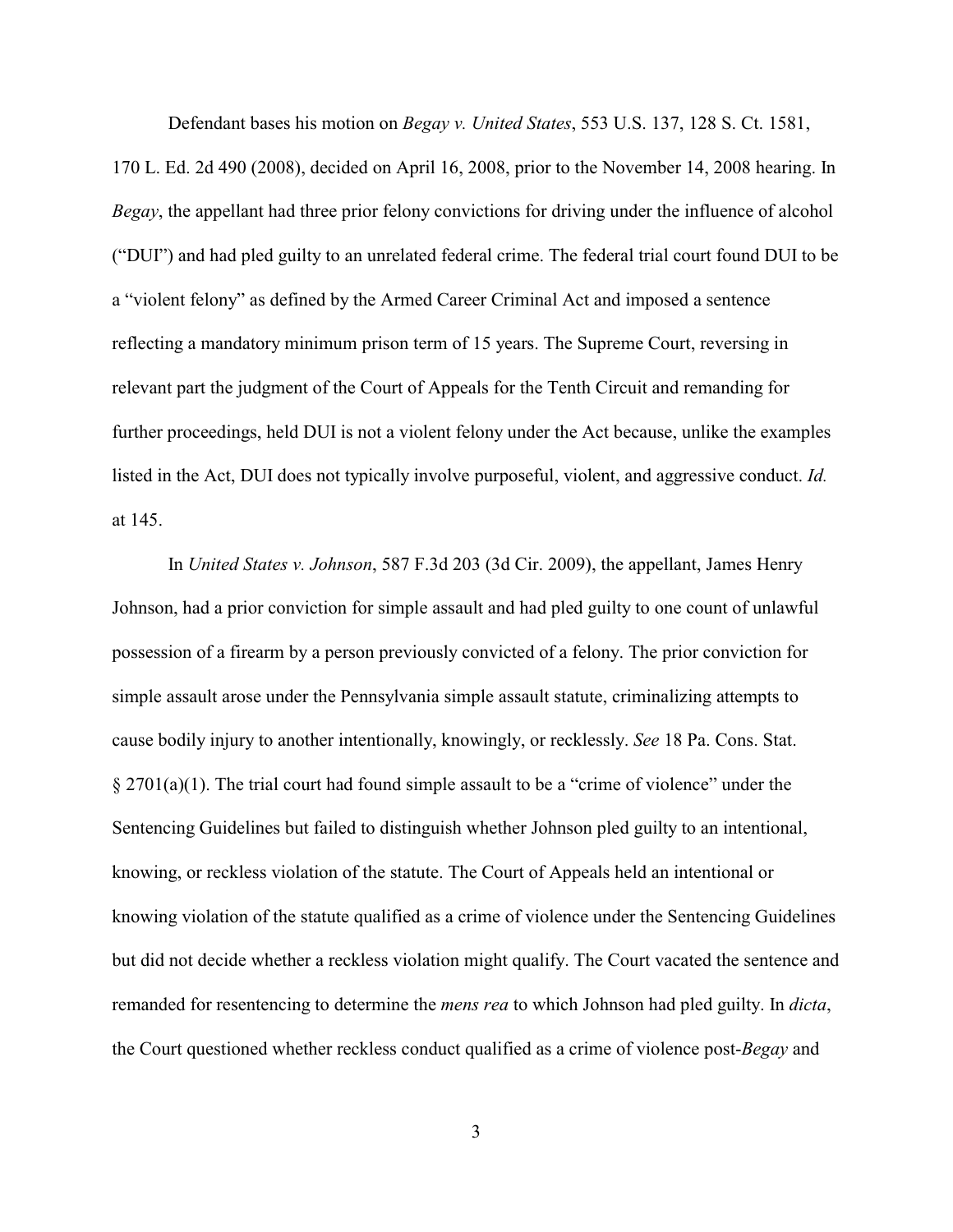noted nearly every Court of Appeals considering the issue has held it may not.<sup>2</sup> See id. at 211 n.8.

It may be correct that defendant should not have been sentenced as a career offender; one of his prior convictions was for simple assault, and it is unclear whether he had pled guilty to the *mens rea* required to qualify simple assault as a crime of violence post-*Begay*. He was not sentenced as a career offender. Even if the court were in error in calculating the appropriate Guidelines, and even if this motion were timely (which it is not), $3$  this court would not reduce the

<sup>3</sup> Because defendant challenges his sentence as allegedly in violation of the Constitution, *see* Mot. at 4, the motion is best construed as a motion under 28 U.S.C. § 2255. *See* 28 U.S.C. § 2255(a); *Okereke v. United States*, 307 F.3d 117, 120 (3d Cir. 2002). Section 2255(f) provides a 1-year limitation period on § 2255 motions; the period runs from the latest of 4 dates, including "the date on which the right asserted was initially recognized by the Supreme Court . . . ." Defendant bases his motion on *Begay*, decided by the Supreme Court in 2008, and filed the motion in 2012, more than 1 year later. The motion is untimely under § 2255(f).

A district court may also modify a sentence under 18 U.S.C. § 3582(c) but only under specific and limited circumstances: (1) upon motion of the Director of the Bureau of Prisons and under extraordinary circumstances; (2) as otherwise permitted under Federal Rule of Criminal Procedure 35; and (3) where a defendant was sentenced based on a sentencing range subsequently lowered by the Sentencing Commission. 18 U.S.C. § 3582(c).

Federal Rule of Criminal Procedure 35(a) provides:

Within 14 days after sentencing, the court may correct a sentence that resulted from arithmetical, technical, or other clear error.

Rule 35(b) provides additional time for reducing a sentence upon motion of the government "if the defendant, after sentencing, provided substantial assistance in investigating or prosecuting another person."

Defendant moved to alter his sentence well after the 14-day window under Rule 35(a) had closed. Because none of the § 3582(c) circumstances are present, the court is without jurisdiction to alter his sentence.

<sup>&</sup>lt;sup>2</sup> The Court of Appeals previously held reckless conduct in violation of the Pennsylvania simple assault statute qualified as a crime of violence under the Sentencing Guidelines in *United States v. Dorsey*, 174 F.3d 331 (3d Cir. 1999). But *Dorsey* was decided nine years before *Begay*, and the *Johnson* Court recognized "the analytical framework we employed in *Dorsey* has been altered by [*Begay*]." *Johnson*, 587 F.3d at 207. To the extent *Dorsey* conflicts with *Begay*, it is no longer binding. *Id.* at 208 n.4.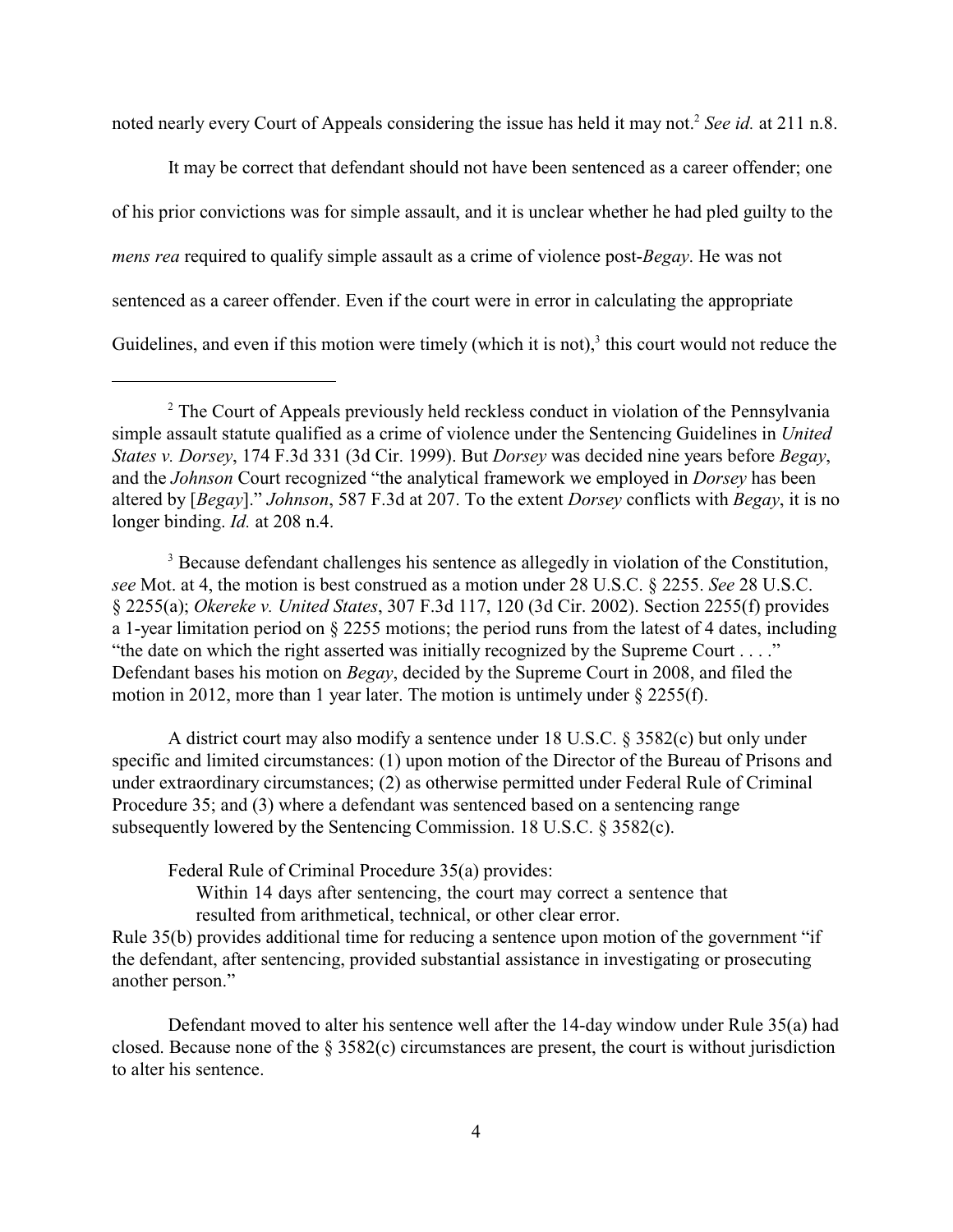extremely lenient sentence previously imposed. The Motion to Vacate, Set Aside, or Correct Sentence is denied. An appropriate order follows.